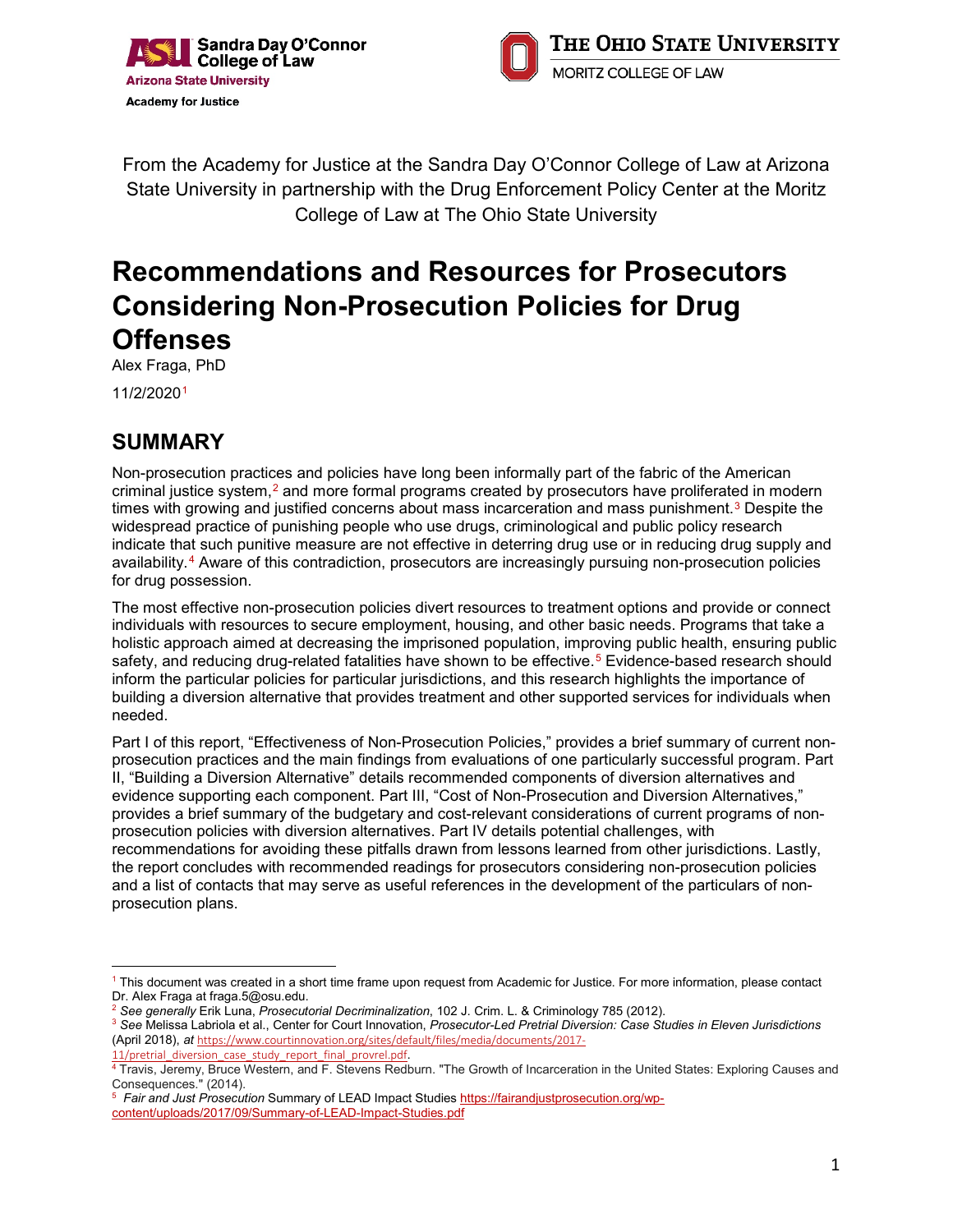



# **I. EFFECTIVENESS OF NON-PROSECUTION POLICIES**

Non-prosecution policies for drug offenses and related low-level crimes have become widespread; such policies have now been in place long enough in some jurisdictions to have proven efficacy, especially when coupled with diversion programs providing treatment access and other services.<sup>[6](#page-1-0)</sup> The most popular program, LEAD, is currently implemented in roughly 40 cities and 20 other jurisdictions are developing or launching LEAD programs.<sup>[7](#page-1-1)</sup>

### **A. Law Enforcement Assisted Diversion (LEAD)**

Law Enforcement Assisted Diversion (LEAD) is a well-known model that is focused on police diversion as a harm-reduction strategy for responding to low-level offenses such as drug possession. In LEAD programs, police officers typically exercise discretionary authority at point of contact to divert individuals to community-based interventions rather than into the criminal justice system; prosecutors and police officers thereafter work with case managers to address public health and human services needs related to addiction, mental illness, homelessness, and extreme poverty through public-health frameworks. While the particulars of LEAD programs vary (e.g., participant eligibility requirements and services provided), all share a common goal of harm-reduction and reducing the imprisoned population.

In one pioneering LEAD program jurisdiction, King County in Washington, prosecutors stopped filling charges for possession of under one gram of heroin/fentanyl, cocaine, and methamphetamine, while offering drug treatment, employment and housing resources. LEAD's success is dependent, in part, on the low caseloads of caseworkers, ensuring they can dedicate the time necessary to each participant. King County District Attorney Dan Satterberg and Lisa Daugaard write in a recent law review article about their LEAD experiences:

> *Diversion to LEAD is not the end, but the beginning of a different way to respond to problems caused by addiction. Participants are paired with a "guerrilla" case manager with a low case load. We describe this as guerrilla case management because the case manager's job is about outcomes, and these case managers have to do whatever it takes to actually turn things around for participants, which can include sitting with clients in hospital rooms, transporting them to court, tracking them down in alleys and encampments, and patiently helping them deal with new losses and process past traumas. LEAD case management doesn't have a predetermined end point; it goes on as long as necessary, which means until the participant no longer needs the resource (though the aim is always self-sufficiency).*

*LEAD case managers are incredible—described by one police officer as "the SWAT of social work" …*[8](#page-1-2)

The LEAD National Support Bureau, in a resource document titled "Essential Principles For Successful LEAD Implementation," stresses the importance of "intensive case management" and effective provision of services. Experiences in King County and elsewhere suggest that this means case managers need to

<span id="page-1-0"></span><sup>6</sup> *See* Fair and Just Prosecution, *Promising Practices in Prosecutor-Led Diversion* (Sept. 2017), *available at* [https://fairandjustprosecution.org/wp-content/uploads/2017/09/FJPBrief.Diversion.9.26.pdf;](https://fairandjustprosecution.org/wp-content/uploads/2017/09/FJPBrief.Diversion.9.26.pdf) Fair and Just Prosecution, *Harm Reduction Responses to Drug Use* (Aug. 2019), *at* [https://fairandjustprosecution.org/wp-](https://fairandjustprosecution.org/wp-content/uploads/2019/08/FJP_Brief_HarmReduction.pdf)

 $\overline{a}$ 

[content/uploads/2019/08/FJP\\_Brief\\_HarmReduction.pdf](https://fairandjustprosecution.org/wp-content/uploads/2019/08/FJP_Brief_HarmReduction.pdf) 7 *See* "Cite Map" a[t https://www.leadbureau.org/.](https://www.leadbureau.org/) Accessed November 1st 2020.

<span id="page-1-2"></span><span id="page-1-1"></span><sup>8</sup> Dan Satterberg & Lisa Daugaard, *Connections, Not Convictions: Prosecution of People with Substance Use Disorder in the Age of America's Behavioral Health Crisis*, 3 UCLA Crim. Just. L. Rev. 137, 150 (2019), a[t https://escholarship.org/uc/item/36c7c07m.](https://escholarship.org/uc/item/36c7c07m)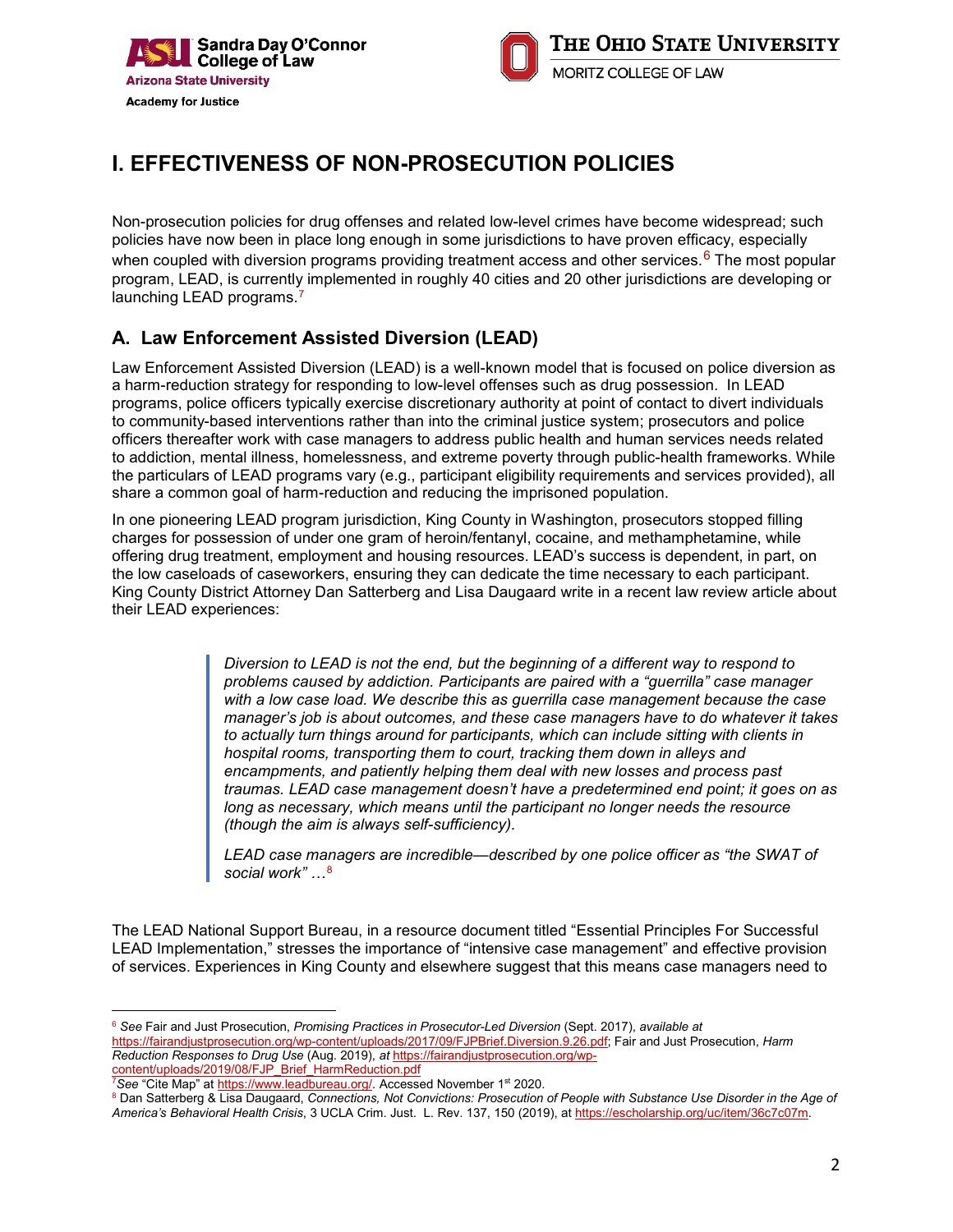

maintain a low caseload to help ensure effective diversion alternatives.<sup>[9](#page-2-0)</sup> The success of King County's LEAD program is evident by these central findings from various evaluations:

- **Recidivism**: LEAD participants were 60% less likely to be rearrested in the short-term (6 months) and 58% less likely to be rearrested in the long term  $(2 \text{ years})$ .<sup>[10](#page-2-1)</sup>
- **Employment**: LEAD participants were nearly 50% more likely to be on the "employed continuum" (e.g., employed, vocational training, retired).
- **Housing**: LEAD participants were twice as likely to be sheltered (e.g., permanent or temporary housing, hotel or motel, emergency shelter). <sup>[11](#page-2-2)</sup>
- **Incarceration**: LEAD participants, on average, spent 41 fewer days in jail each year than non-participants.<sup>[12](#page-2-3)</sup>

For more information about King County's program, see the County's LEAD web materials at [https://www.kingcounty.gov/depts/community-human-services/mental-health-substance-abuse/diversion](https://www.kingcounty.gov/depts/community-human-services/mental-health-substance-abuse/diversion-reentry-services/lead.aspx)[reentry-services/lead.aspx](https://www.kingcounty.gov/depts/community-human-services/mental-health-substance-abuse/diversion-reentry-services/lead.aspx)

#### **B. Other Non-prosecution Policies – Thresholds and Who Qualifies**

A fundamental challenge in the design and implementation of an effective and impactful non-prosecution and diversion program is determining exactly which offenses and offenders ought to qualify for the program. A kind of "success" can be ensured if a program only covers the most minor of drug possession offenses involving offenders with little need for treatment and services. Deciding not to prosecute college students with a small quantity of marijuana and no criminal history will create a "program" with low rates of recidivism and other superficial metric of success, but these are not the persons generally entangled with the justice system. On the other hand, if non-prosecution and diversion programs seek to reach a broad array of offenses and offenders, it may be challenging for case managers and other program coordinators to ensure every participant receives the attention needed to increase the chances of successful outcomes.

While King County ceased prosecutions for drug possession under one gram of heroin/fentanyl, cocaine, and methamphetamine, other jurisdictions have set different parameters around both the quantity and type of drugs that qualify for non-prosecution. For example, Philadelphia D.A. Larry Krasner is no longer filing charges for less than 30 grams of marijuana and is currently working to implement a "non-prosecute policy" for all drug possession cases. Other jurisdictions have implemented non-prosecution policies for drug offenses with varying thresholds of what amounts are deemed possession, which drugs qualify, and who can qualify (i.e., first-time offenders and/or repeat offenders, adults and/or juveniles, etc.).

Recommendations:

1) Whatever the policy particulars of your policy for the drugs that qualify, what amounts, and who is eligible, it is important to define and communicate to the community as clearly as possible the specific criteria of your policy. Communicate with law enforcement the specifics of your policy and consider facilitated focus groups to better understand the potential concerns of law enforcement.

<span id="page-2-0"></span> $\overline{a}$ <sup>9</sup> *See* LEAD National Support Bureau, *Essential Principles For Successful LEAD Implementation* (April 2020), at [https://56ec6537-](https://56ec6537-6189-4c37-a275-02c6ee23efe0.filesusr.com/ugd/6f124f_d458fa51ecb1462fa9d5a9f31b7442ba.pdf?index=true) [6189-4c37-a275-02c6ee23efe0.filesusr.com/ugd/6f124f\\_d458fa51ecb1462fa9d5a9f31b7442ba.pdf?index=true](https://56ec6537-6189-4c37-a275-02c6ee23efe0.filesusr.com/ugd/6f124f_d458fa51ecb1462fa9d5a9f31b7442ba.pdf?index=true)

<span id="page-2-1"></span><sup>10</sup> Susan E. Collins, Heather S. Lonczak, Seema L. Clifasefi, *Seattle's Law Enforcement Assisted Diversion (LEAD): Program Effects On Recidivism Outcomes*, 64 Evaluation and Program Planning, 49(2017).

<span id="page-2-2"></span><sup>11</sup> *Fair and Just Prosecution* Summary of LEAD Impact Studie[s https://fairandjustprosecution.org/wp](https://fairandjustprosecution.org/wp-content/uploads/2017/09/Summary-of-LEAD-Impact-Studies.pdf)[content/uploads/2017/09/Summary-of-LEAD-Impact-Studies.pdf](https://fairandjustprosecution.org/wp-content/uploads/2017/09/Summary-of-LEAD-Impact-Studies.pdf)

<span id="page-2-3"></span><sup>12</sup> Susan E. Collins, Heather S. Lonczak, Seema L. Clifasefi, *Seattle's Law Enforcement Assisted Diversion (LEAD): Program Effects on Criminal Justice and Legal System Utilization and* Costs, 15 J. of Experimental Criminology 201 (2019).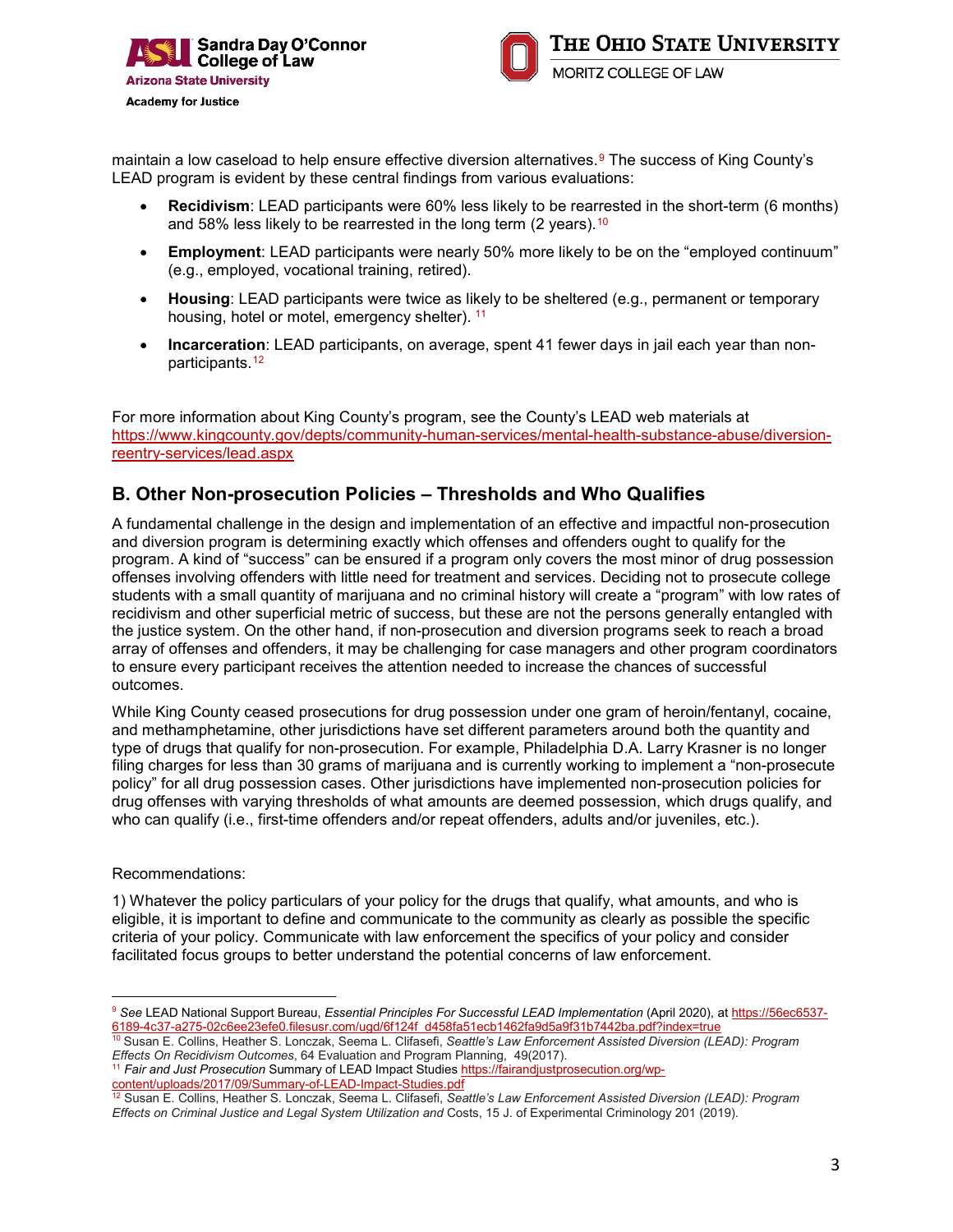



2) Successful programs, like King County's LEAD program, are often comprehensive and take a threepronged approach that a) **stops unproductive** or counterproductive drug **prosecutions**, b) provides **drug treatment** options, and c) gives individuals the **resources and tools** to address common correlates of re-offending (e.g., unemployment, lack of shelter, untreated mental illness).

### **II. BUILDING A DIVERSION ALTERNATIVE**

Non-prosecution policies are a key element of modern drug reform efforts, but their impact will be diminished if not combined with a diversion alternative. Proponents of LEAD and other like programs stress that diversion alternatives should prioritize harm reduction principles that aim to treat addiction (when necessary), decrease individuals' odds of re-offending by providing the resources and tools necessary, and improve the overall quality of life for offenders and non-offenders alike in the community. Below are recommended building blocks for a diversion alternative program.

#### **A. Non-Mandatory and Cost-Burden Free Treatment**

Research suggest that obligatory involvement in certain types of treatment programs and forcing participants to bear the economic costs of treatment and other fines and fees can often prove counterproductive[13](#page-3-0) [14.](#page-3-1) Consider treatment policies and programming that are neither mandatory nor financially burdensome for participants. If imposing costs on participants is necessary, institute an income-based payment requirement that does not require indigent defendants to finance their treatment.

Whatever the specifics of any diversion strategy, consider offering treatment in tandem with directly offering or working to connect participants to resources that support employment, housing, and other basic needs. Some existing non-prosecution programs offer or connect individuals to resources that offer help securing temporary or permanent housing, vocational training, workforce education and training, and access to food and clothing. For example, Santa Fe, New Mexico partnered with LEAD to create a program that offers resources for transportation, employment, education, housing, medical and dental care, and childcare and parenting support.<sup>[15](#page-3-2)</sup>

### **B. Non-Prosecution of Medicine Used to Treat Opioid Use Disorder**

Consider not prosecuting for medications that are used to treat opioid withdrawal and reduce cravings. For instance, buprenorphine, an effective medication used to treat opioid use disorder, can be challenging for individuals to legally access, often resulting in individuals turning to the illicit market to self-treat their opioid addiction. In light of this reality, in 2018, Burlington, Vermont Chief of Police and State Attorney for the Burlington jurisdiction ended all arrests and prosecution for misdemeanor possession of buprenorphine. Burlington accomplished this in tandem with making Naloxone (Narcan), a drug that reverses an opioid overdose, more widely available, creating access to buprenorphine at syringe exchange locations, and establishing increased access to addiction treatment in the state prison system. After implementing the above policies, Burlington subsequently experienced a 50% decline in opioid overdoses while the rest of the state experienced a 20% increase.<sup>[16](#page-3-3)</sup> Non-prosecution policies alone likely to did not cause this decline. Rather, non-prosecute policies *in tandem* with providing other resources can be effective strategies for improving public health outcomes.

<span id="page-3-1"></span><sup>14</sup> Matthew Menendez et al. "The Steep Costs of Criminal Justice Fees and Fines" (November 2019),

 $\overline{a}$ 

<span id="page-3-0"></span><sup>13</sup> Werb, Daniel, et al. "The effectiveness of compulsory drug treatment: a systematic review." *International Journal of Drug Policy* 28 (2016): 1-9.

https://www.brennancenter.org/sites/default/files/2019-11/2019\_10\_Fees%26Fines\_Final5.pdf (last visited Nov 1, 2020). <sup>15</sup> How It Works - LEAD Santa Fe, LEAD Santa Fe, https://www.lead-santafe.org/how-it-works/ (last visited Nov 2, 2020).

<span id="page-3-3"></span><span id="page-3-2"></span><sup>16</sup> Brandon del Pozo, Lawrence S. Krasner, Sarah F. George, *Decriminalization Of Diverted Buprenorphine In Burlington, Vermont And Philadelphia: An Intervention To Reduce Opioid Overdose Deaths*,48The Journal of Law, Medicine & Ethics 373 (2020).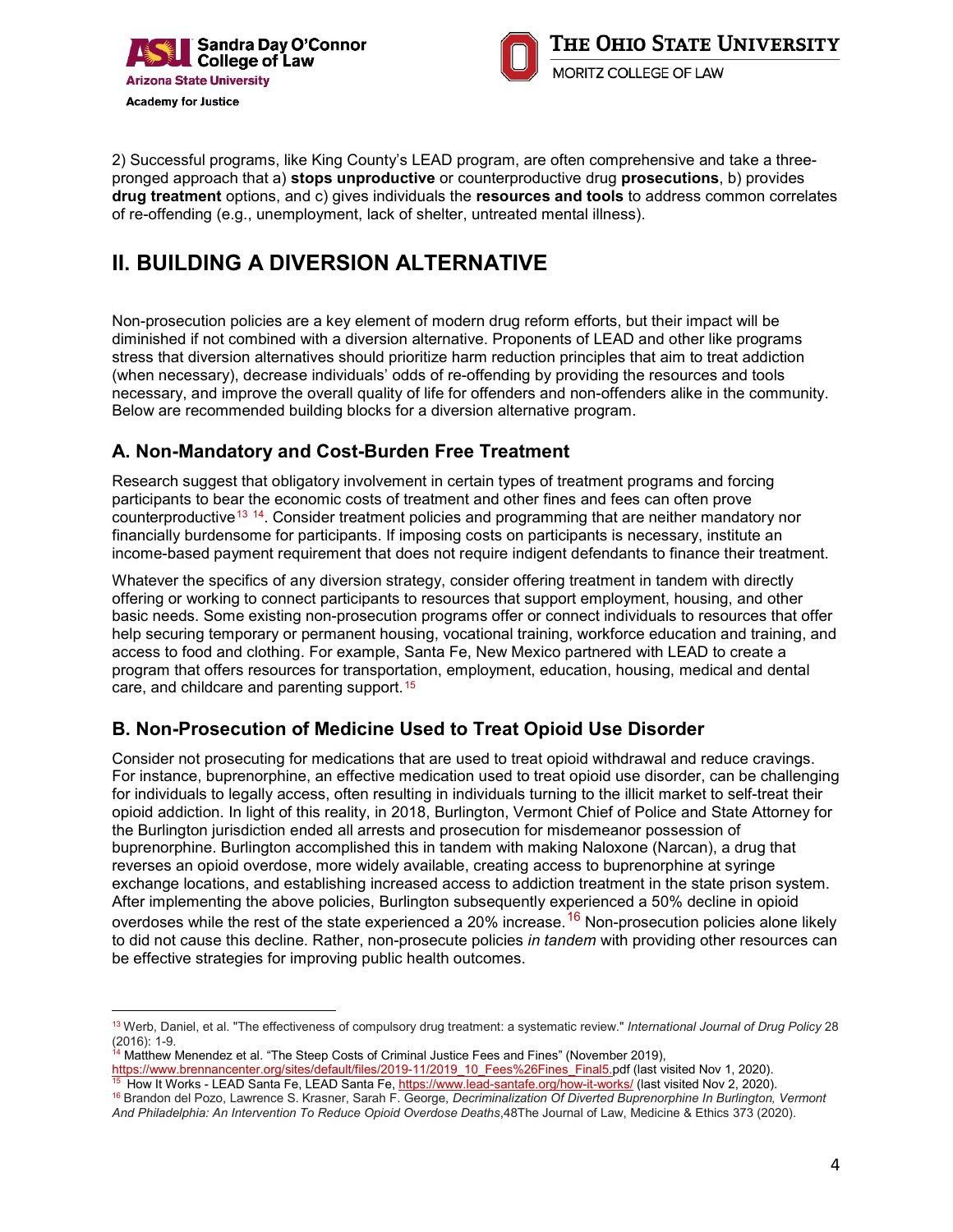



### **C. Syringe Service Programs**

Consider providing Syringe Service Programs (SSP), also known as Syringe Exchange Programs (SEPs), simultaneously with non-prosecution policies, such as the one instituted in Burlington, VT, and in other jurisdictions. The complete list of services that SSPs provide vary by jurisdiction, but most provide access to sterile syringes and allow for the safe disposal of used syringes and needles. Research on SSPs have found numerous positive outcomes including:

**Treatment Participation:** Individuals that use SSPs are more likely to opt into addiction treatment than those who do not use SSPs.<sup>[17](#page-4-0)</sup>

**Spread of infectious diseases**: SSPs have been found to reduce the spread of HIV and other bloodborne diseases.

**Disorder:** SSPs lead to declines in the disposal of needles in public places.<sup>[18](#page-4-1)</sup> <sup>[19](#page-4-2)</sup>

**Public Safety:** SSPs do not cause increases in crimes.<sup>[20](#page-4-3)</sup> <sup>[21](#page-4-4)</sup>

**Cost:** According to the CDC,

 $\overline{a}$ 

*"The estimated lifetime cost of treating one person living with HIV is more than \$450,000. Hospitalizations in the U.S. for substance-use-related infections cost over \$700 million each year. SSPs reduce these costs and help link people to treatment to stop using drugs."*

For more information, see CDC's Syringe Services Programs (SSPs) Fact Sheet found here: [https://www.cdc.gov/ssp/syringe-services-programs-factsheet.html;](https://www.cdc.gov/ssp/syringe-services-programs-factsheet.html) and CDC's Syringe Services Programs (SSPs) FAQs found here: [https://www.cdc.gov/ssp/syringe-services-programs-faq.html.](https://www.cdc.gov/ssp/syringe-services-programs-faq.html)

### **III. COST OF NON-PROSECUTION AND DIVERSION ALTERNATIVES**

The precise costs of non-prosecution coupled with implementing recommended treatment alternatives will depend on the specifics of the program. Costs are higher during program start-up and wane over time. Research indicates that, at program start-up, LEAD programs average \$899 per person per month. However, costs were reduced to \$532 post-start-up and down to \$435 as the program became well established.[22](#page-4-5)

In addition to savings accrued as the program matured, jurisdictions with LEAD programs saw direct and substantial decreases in criminal justice and legal expenses post-LEAD implementation. Recent research found that each participant, per year, resulted in \$8,000 in criminal justice and legal cost savings.<sup>[23](#page-4-6)</sup>

<span id="page-4-0"></span><sup>&</sup>lt;sup>17</sup> Syringe Services Programs (SSPs) FAQs | CDC, Cdc.gov (2020)<u>, https://www.cdc.gov/ssp/syringe-services-programs-faq.html</u> (last visited Nov 2, 2020).

<span id="page-4-1"></span><sup>18</sup> De Montigny, Luc, et al. "Assessing a Drop Box Programme: A spatial analysis of discarded needles." *International Journal of Drug Policy* 21.3 (2010): 208-214.

<span id="page-4-2"></span><sup>&</sup>lt;sup>19</sup> Doherty, Meg C., et al. "The effect of a needle exchange program on numbers of discarded needles: a 2-year followup." *American Journal of Public Health* 90.6 (2000): 936.

<span id="page-4-3"></span><sup>20</sup> Galea, Sandro, et al. "Needle exchange programs and experience of violence in an inner city neighborhood." *Journal OF Acquired Immune Deficiency Syndromes.* 28:282-288. (2001).

<span id="page-4-4"></span><sup>21</sup> Marx, Melissa A., et al. "Trends in crime and the introduction of a needle exchange program." *American Journal of Public Health* 90.12 (2000): 1933

<span id="page-4-5"></span><sup>&</sup>lt;sup>22</sup> Promising Practices in Prosecutor-Led Diversion, Fair and Just Prosecution (2017), https://fairandjustprosecution.org/wpcontent/uploads/2017/09/FJPBrief.Diversion.9.26.pdf (last visited Nov 2, 2020).

<span id="page-4-6"></span> $^{23}$  Collins, Susan E., Heather S. Lonczak, and Seema L. Clifasefi. "Seattle's law enforcement assisted diversion (LEAD): program effects on criminal justice and legal system utilization and costs." *Journal of Experimental Criminology* 15.2 (2019): 201-211.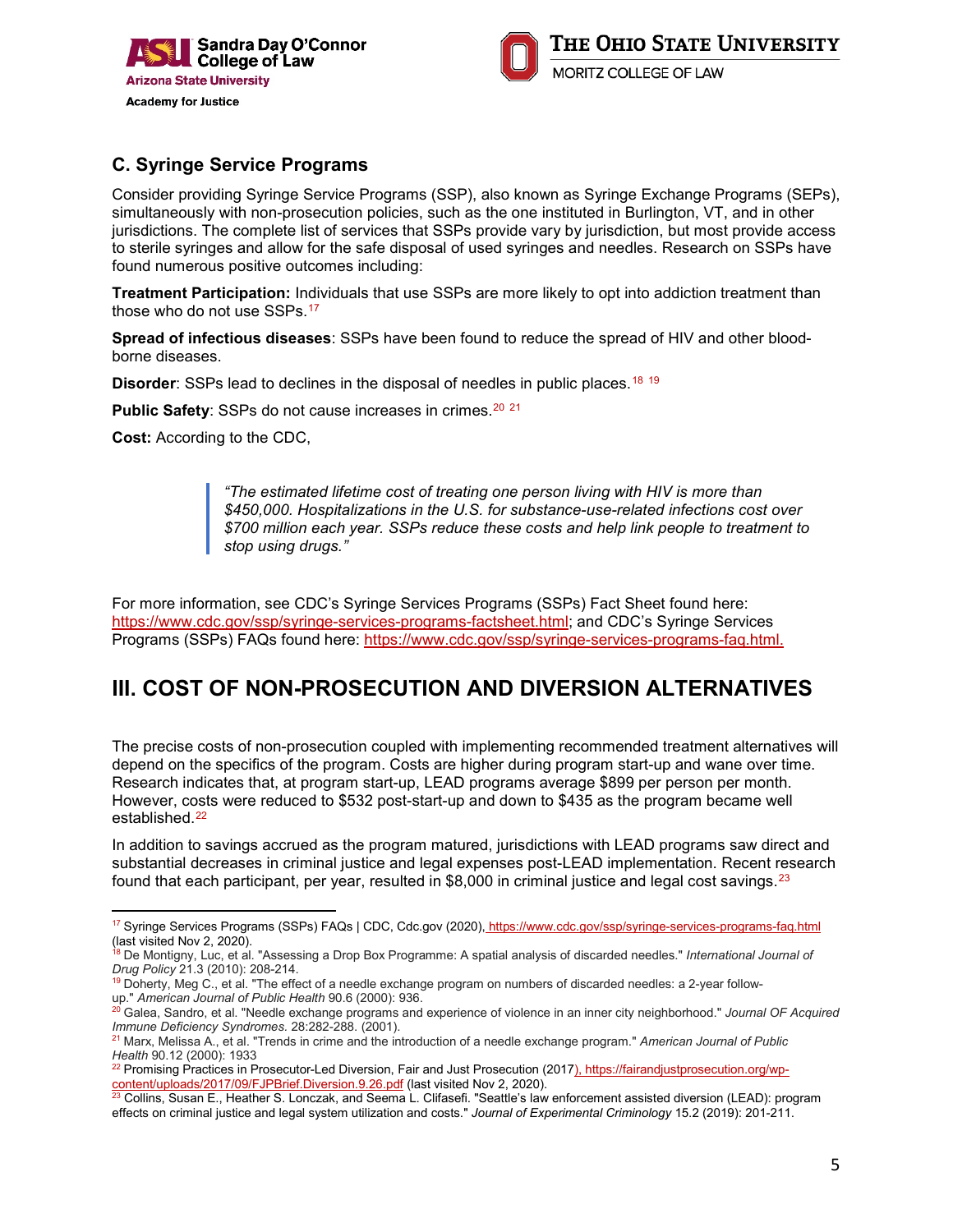



According to advocates of LEAD, the criminal justice-related costs associated with the top 100 opiate repeat offenders is \$4.2 million over 3 years, relative to the cost to treat these individuals in LEAD of \$1.8 million over 3 years.<sup>[24](#page-5-0)</sup> In other words, providing treatment for even offenders with lengthy criminal histories was less than half of the cost of processing them through the criminal justice system and imprisoning them.

Another prosecutor-led diversion program, Chicago's Drug School Diversion Program costs \$705,000 and serves approximately 2,000 individuals each year (e.g., roughly \$350 per person).<sup>[25](#page-5-1)</sup> The Chicago Drug School Diversion program offers ten total hours of drug education classes to eligible participants in lieu of prosecution. However, this particular program extends only to low-level drug offenders with no prior felony or violent misdemeanor charges.

Recommendations:

1) Work to secure funding from both local and state grants. Many prosecutor-led diversion programs depend on grants from both their local and state governments.

2) Seek available federal funding. For example, federal funds are available for many components of Syringe Service programs. In addition, the Second Chance Act provides federal funding for drug treatment services.

*See more about federal SSP funding here:* <https://www.cdc.gov/ssp/ssp-funding.html>

See more about Second Chance Act funding and other funding opportunities here: <https://bja.ojp.gov/funding>

3) Anticipate and prepare for higher expenses in the early stages of development.

4) Rigorously document outcomes to be able to accurately quantify and understand where and to what extent criminal justice and legal costs offset costs associated with funding services in the program.

### **IV. POTENTIAL CHALLENGES**

Any form of non-prosecution policy needs to secure buy-in from police in order to be successful and sustainable. In some jurisdictions, shifts in prosecutorial policies and practices can strain relationships between local prosecutors and police. Even though most police leaders will support diversion programs for certain low-level offenders, police may sometimes feel that decisions not to prosecute certain crimes or quality-of-life laws put them in difficult positions if and when community members seek responses to nuisance behaviors by problematic and persistent individuals.

#### **A. Coordination and Partnership**

Communication and coordination with police is essential for the effectiveness and sustainability of any non-prosecution policies: at the case-specific level, individual police officers can either help operationalize or seek to undermine efforts to keep particular individuals out of the criminal justice system; at the system-wide level, police leaders can either help promote or actively criticize new prosecutorial policies in the broader community. More generally, long-term success will depend upon building widespread popular support among a range of community stakeholders -- including treatment providers, defense attorneys,

 $\overline{a}$ <sup>24</sup>Jerome Sanchez et al., LEAD Sante Fe (2015),

<span id="page-5-0"></span>https://www.nmlegis.gov/handouts/LHHS%20101915%20Item%206%20Law%20Enforcement%20Assisted%20Diversion%20(LEAD ).pdf (last visited Nov 1, 2020).

<span id="page-5-1"></span><sup>25</sup> Promising Practices in Prosecutor-Led Diversion, Fair and Just Prosecution (2017), https://fairandjustprosecution.org/wp-content/uploads/2017/09/FJPBrief.Diversion.9.26.pdf (last visited Nov 2, 2020).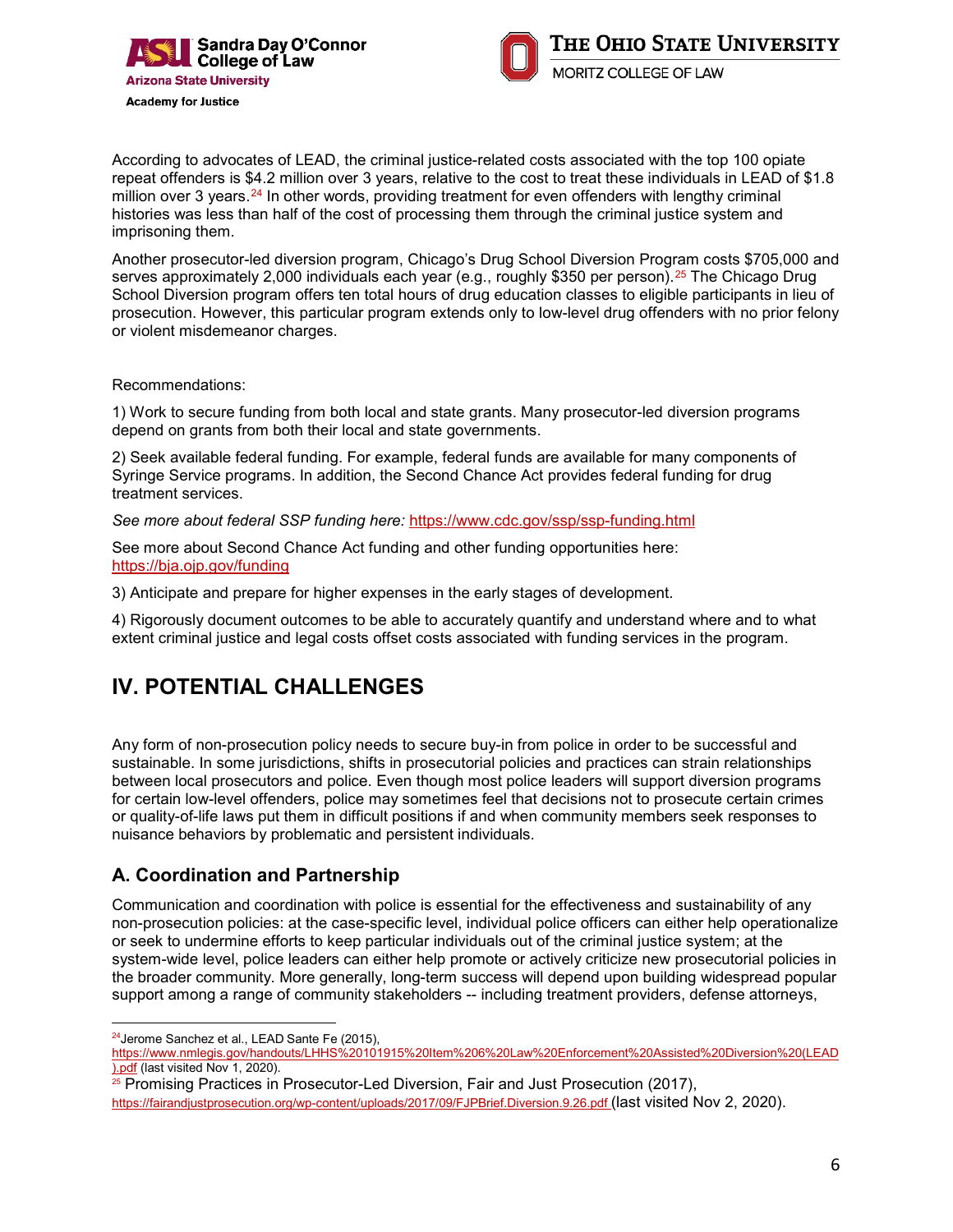



local politicians and other community leaders -- by highlighting how a non-prosecution policy is intended to help meet the legitimate needs of neighborhoods and individuals. As explained by persons involved in one of the original LEAD programs for drug offenders:

> *It is critically important to do more than "deflect" cases from the formal justice system. Excessive focus on the diversion or deflection aspects of new approaches make criminal justice reform seem to be about a one-time transaction in which the system lets go of someone it would previously have handled poorly. In fact, the new paradigm must be about not just letting go, but stepping up again and again. We always describe LEAD as "more, not less." It is not enough to decline to file. We must instead explain what we are doing and acknowledge the real problems neighborhoods encounters. What we offer in place of the old system needs to be sustained, individually-crafted, and measured by its actual success in reducing recidivism and improving individual and community wellbeing.*[26](#page-6-0)

In this context, it is useful to understand and embrace that prosecutors can be powerful connectors with other system leaders and community groups to create partnerships and responses that will best serve the community and individuals without undue reliance on the criminal justice system. Whatever the particulars of any program, prosecutors often achieve much simply by promoting programs that highlight that justice system responses are often not the most effective or efficient means to address substance use, mental illness, homelessness, poverty and similar problems.

Recommendations:

1) Consider holding facilitated focus groups with police officers to better understand their concerns about non-prosecution policies.

2) Seek advice from prosecutors who have built successful partnerships with law enforcement, such as Cook County State's Attorney Kim Foxx.

3) Consider building connections with law enforcement run organizations, such as Law Enforcement Action Partnership (LEAP), to help work as a liaison in building a partnership with a potentially apprehensive police department.

For more information, see Police Executive Research Forum, *Police Chiefs and Prosecutors Work Through Challenges To Find Common Ground* (May 2020), *at* <https://www.policeforum.org/assets/PoliceProsecutors.pdf>

#### **B. Lessons from Utah**

Utah's Justice Reinvestment Initiative (JRI) was developed with the intent of reducing the state's prison population, decreasing sentences for low-level drug offenses, and reinvesting the incarceration-related savings into drug and mental health treatment. Though Utah's JRI did not involve a formal nonprosecution/diversion policy like LEAD, this initiative was expressly focused on providing treatment as an alternative to incarceration for certain low-level drug offenders. Unfortunately, a recent audit study found JRI did not meet its intended goal of reducing recidivism, and, in fact, recidivism rates increased amongst low-level offenders post-JRI implementation. The audit study detailed the shortcomings of the JRI program, providing a useful roadmap for prosecutors of potential pitfalls to avoid. Specifically, the report credited the increases in recidivism amongst nonviolent drug offenders to overburdened probation officers and depleted treatment services.<sup>[27](#page-6-1)</sup> As noted above, persons involved with King County's program have

<span id="page-6-0"></span> $\overline{a}$ <sup>26</sup> Dan Satterberg & Lisa Daugaard, *Connections, Not Convictions: Prosecution of People with Substance Use Disorder in the Age of America's Behavioral Health Crisis, 3 UCLA Crim, Just. L. Rev. 137, 150 (2019), at https:/* 

<span id="page-6-1"></span><sup>&</sup>lt;sup>27</sup> Chapter V and Chapter VI of A Performance Audit of the Justice Reinvestment Initiative (October 2020), at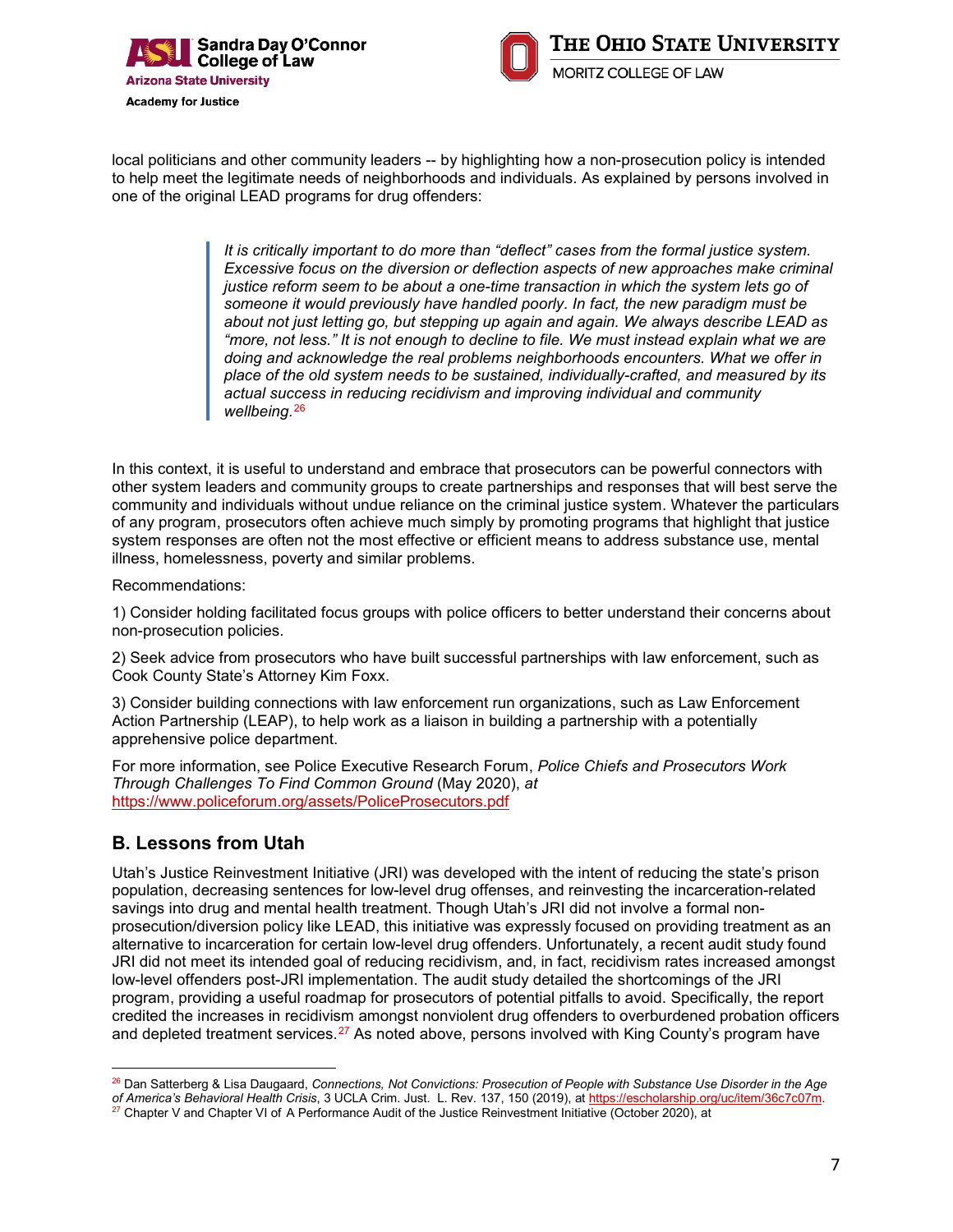



stressed the low caseload of caseworkers as a critical component of success. The recent audit of Utah's JRI experience reinforces the importance of prioritizing manageable caseloads for employees offering services to program participants.

Other impediments to success in Utah's JRI's program and recommendations for avoiding similar pitfalls:

1. Lack of availability of and access to treatment services in rural areas.

**Recommendation**: With the geography of any particular jurisdiction in mind, consider how treatment access maybe best available to rural areas that are increasingly affected by drug addiction.<sup>[28](#page-7-0)</sup>

2. Data was not uniformly collected (e.g., different metrics used by different jurisdictions) and some jurisdictions did not collect data at all. Because of this lack of consistency in data collection, there was no way for judges and prosecutors to make informed decisions based on evidence of interventions' effectiveness or lack thereof.

**Recommendation:** Develop a standard system of data collection using the same metrics and software prior to launching any program or changes to prosecution procedures.

The full audit report of Utah's Justice Reinvestment Initiative can be found here: [https://olag.utah.gov/olag-doc/2020-08\\_RPT.pdf](https://olag.utah.gov/olag-doc/2020-08_RPT.pdf)

### **V. SUGGESTED ACTION ITEMS**

- 1. **Consider reaching out to seek the expertise from other prosecutors who have implemented similar measures** to get advice on both the substance and process of their programs. (See "Contacts" below for some suggestions.)
- 2. **Define as clearly as possible the specifics of any non-prosecution policy** (e.g., does it apply to all drugs? At particular amounts? Even for persons with an extended criminal history and/or currently on probation or parole?).
- 3. **Engage in stakeholder communication and coordination**, including police and other criminal justice actors, treatment providers and other community leaders.
- 4. **Look for ways to help enhance access to treatment alternatives**, ideally ones that are *not* mandatory and do not create problematic costs or other burdens for participants.
- 5. **Champion policies that advance public health and public safety,** such as non-prosecution for medication used for opiate treatment and syringe programs.
- 6. **Develop a budget that includes the cost of treatment alternatives**, how these expenses will be absorbed, and cost-mitigating factors.
- 7. **Ensure that caseworkers are not overburdened with large caseloads** resulting in wellintended but ineffective policies.
- 8. **Rigorously document every aspect of the policy and office practices**, and consider partnering with independent researchers to assess the operations and efficacy of the program over time.
	- a. Determine key metrics (e.g., recidivism, crime, public safety, overdoses, and how to define "success" of a program)
	- b. Ensure consistency in how implementation and outcomes are measured.

 $\overline{a}$ [https://olag.utah.gov/olag-doc/2020-08\\_RPT.pdf](https://olag.utah.gov/olag-doc/2020-08_RPT.pdf)

 $^\mathrm{28}$  CDC Reports Rising Rates of Drug Overdose Deaths in Rural Areas. Published October 19, 2017. Accessed November 2, 2020

<span id="page-7-0"></span>at, https://www.cdc.gov/media/releases/2017/p1019-rural-overdose-deaths.html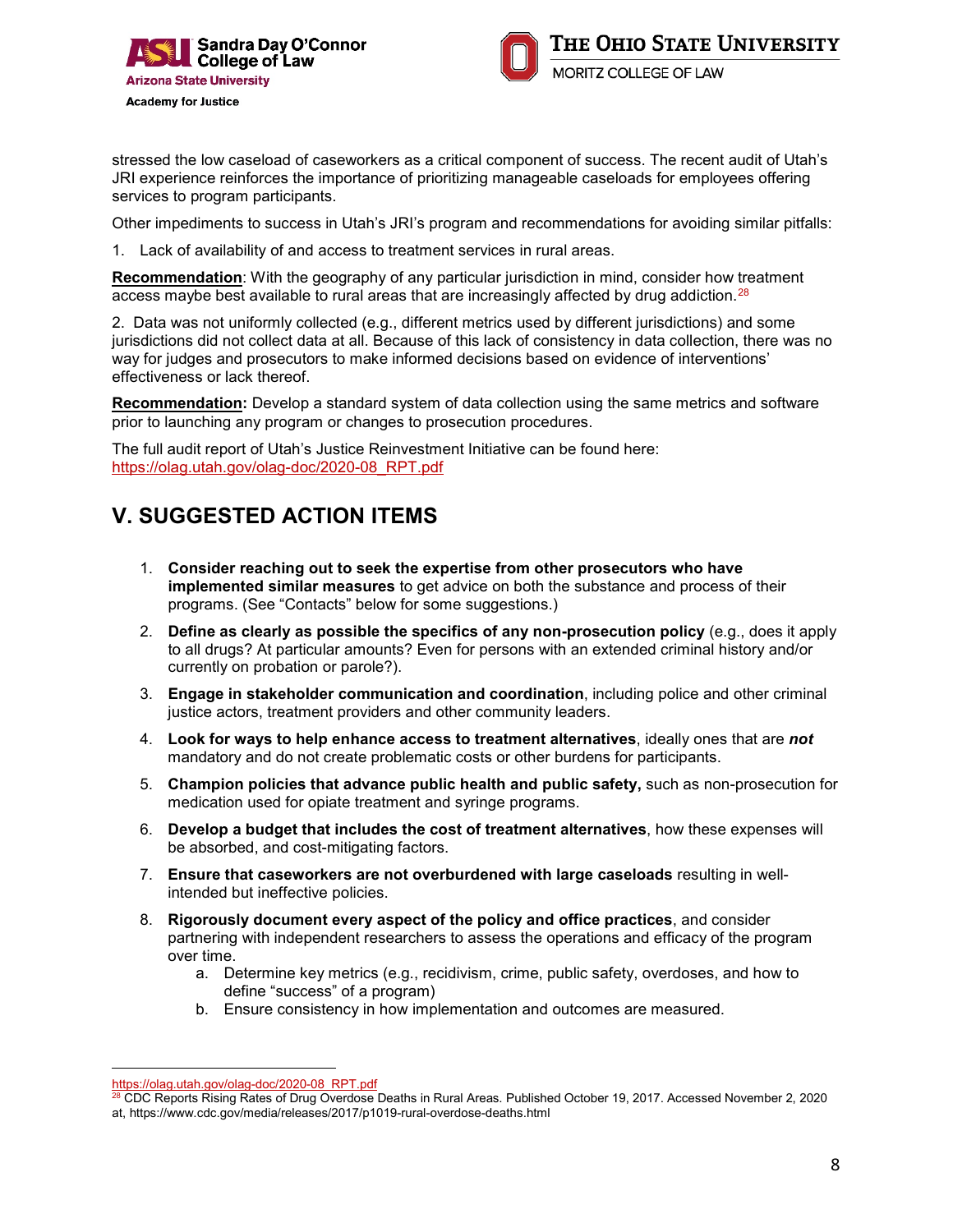



### **RECOMMENDED READINGS AND RESOURCES**

Materials from Fair and Justice Prosecution

- **Promising Practices in Prosecutor-Lead Diversion (2017):**  <https://fairandjustprosecution.org/wp-content/uploads/2017/09/FJPBrief.Diversion.9.26.pdf>
- **Harm Reduction Responses to Drug Use (2019):** [https://fairandjustprosecution.org/wp](https://fairandjustprosecution.org/wp-content/uploads/2019/08/FJP_Brief_HarmReduction.pdf)[content/uploads/2019/08/FJP\\_Brief\\_HarmReduction.pdf](https://fairandjustprosecution.org/wp-content/uploads/2019/08/FJP_Brief_HarmReduction.pdf)

#### **Materials about Law Enforcement Assisted Diversion (LEAD)**

- **Program evaluation:** Susan E. Collins, Heather S. Lonczak, Seema L. Clifasefi, *Seattle's Law Enforcement Assisted Diversion (LEAD): Program Effects On Recidivism Outcomes*, 64 Evaluation and Program Planning 49-56 (2017).
- **Program impact (2017):** *Fair and Just Prosecution* Summary of LEAD Impact Studies [https://fairandjustprosecution.org/wp-content/uploads/2017/09/Summary-of-LEAD-Impact-](https://fairandjustprosecution.org/wp-content/uploads/2017/09/Summary-of-LEAD-Impact-Studies.pdf)[Studies.pdf](https://fairandjustprosecution.org/wp-content/uploads/2017/09/Summary-of-LEAD-Impact-Studies.pdf)
- **LEAD's Core Principles for Prosecutor Role (updated 4/3/2020):** [https://56ec6537-6189-4c37](https://56ec6537-6189-4c37-a275-02c6ee23efe0.filesusr.com/ugd/6f124f_d55b8906924e48b08e5e9b944b9cffb6.pdf?index=true) [a275-](https://56ec6537-6189-4c37-a275-02c6ee23efe0.filesusr.com/ugd/6f124f_d55b8906924e48b08e5e9b944b9cffb6.pdf?index=true) [02c6ee23efe0.filesusr.com/ugd/6f124f\\_d55b8906924e48b08e5e9b944b9cffb6.pdf?index=true](https://56ec6537-6189-4c37-a275-02c6ee23efe0.filesusr.com/ugd/6f124f_d55b8906924e48b08e5e9b944b9cffb6.pdf?index=true)
- **LEAD** National Support Bureau **website:** [https://www.leadbureau.org/.](https://www.leadbureau.org/)

Center for Disease Control

- **Syringe Services Programs Factsheet (last updated 5/23/2019):** <https://www.cdc.gov/ssp/syringe-services-programs-factsheet.html>
- **CDC's Syringe Services Programs FAQ (last updated 5/23/2019):** <https://www.cdc.gov/ssp/syringe-services-programs-faq.html>

**Other** 

- **Police Chiefs and Prosecutors Work Through Challenges To Find Common Ground (2020)**: <https://www.policeforum.org/assets/PoliceProsecutors.pdf>
- **A Performance Audit of the Justice Reinvestment Initiative (2020)**: [https://olag.utah.gov/olag](https://olag.utah.gov/olag-doc/2020-08_RPT.pdf)[doc/2020-08\\_RPT.pdf](https://olag.utah.gov/olag-doc/2020-08_RPT.pdf)